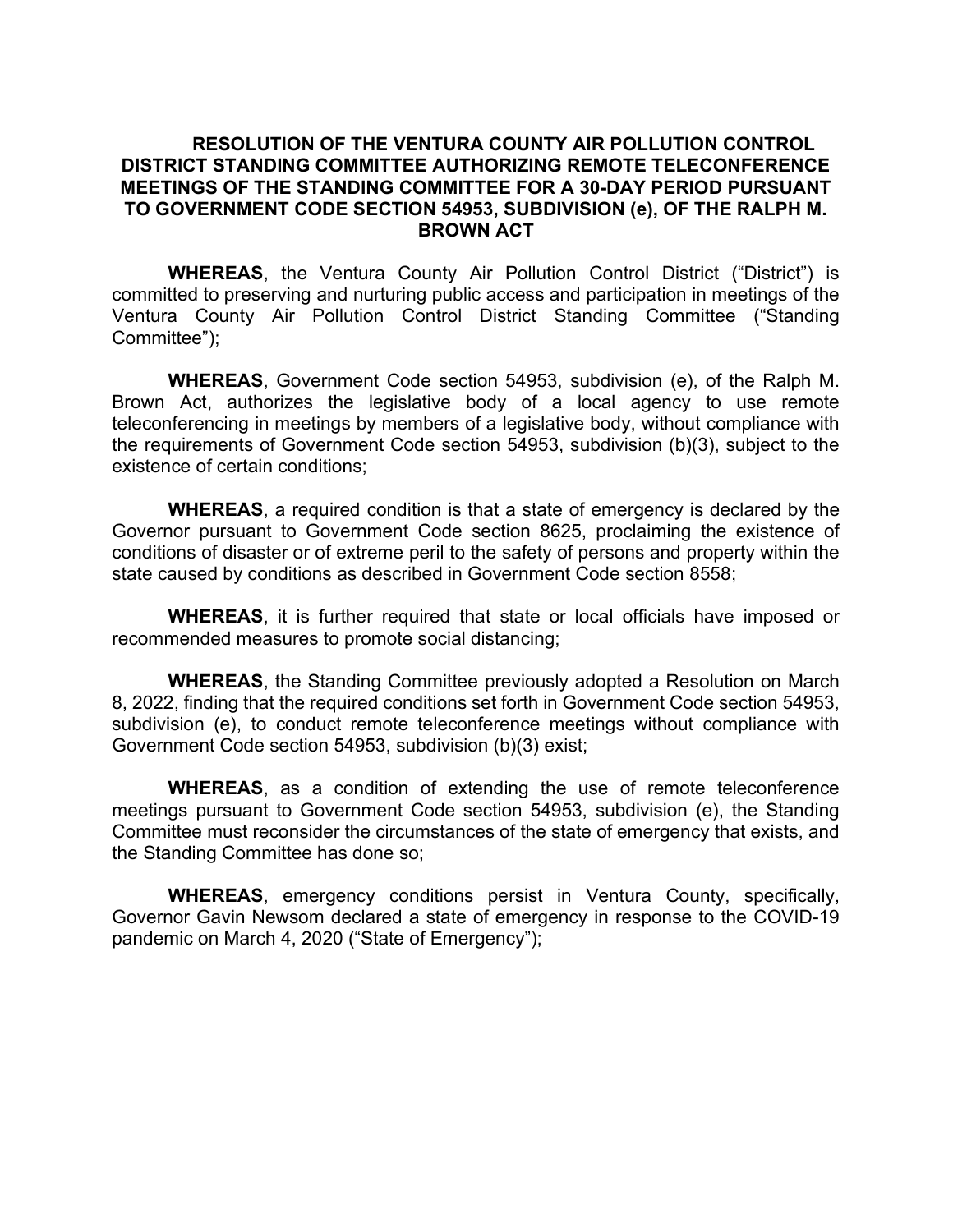WHEREAS, on September 21, 2021, Dr. Robert Levin, Ventura County Health Officer, issued a recommendation to continue practicing social distancing measures throughout Ventura County communities, including to continue to implement 100 percent remote meetings of all legislative bodies in Ventura County, to prevent and minimize the spread of COVID-19;

WHEREAS, on November 15, 2021, Dr. Robert Levin issued an updated recommendation regarding social distancing measures throughout Ventura County communities, including to continue to implement 100 percent remote meetings of all legislative bodies in Ventura County, to prevent and minimize the spread of COVID-19 ("November 15, 2021 Recommendation to Promote Social Distancing");

WHEREAS, the Standing Committee does hereby find that it has reconsidered the circumstances of the State of Emergency, the State of Emergency remains active and continues to directly impact the ability of its members and attendees to meet safely in person, and that the Ventura County Health Officer, Dr. Robert Levin, continues to recommend measures to promote social distancing to minimize the spread of COVID-19 including that all legislative bodies in Ventura County continue to meet remotely, as further explained in his Recommendation to Promote Social Distancing, which has not been rescinded and remains in effect;

WHEREAS, the Standing Committee does hereby find that it shall conduct its meetings without compliance with Government Code section 54953, subdivision (b)(3), as authorized by subdivision (e), of Government Code section 54953, and that the Standing Committee shall comply with the requirements set forth in Government Code section 54953, subdivision (e)(2); and

NOW, THEREFORE, BE IT RESOLVED, by the Standing Committee as follows:

Section 1. The foregoing recitals are true and correct.

Section 2. Staff supporting the Standing Committee are hereby authorized and directed to take all actions necessary to carry out the intent and purpose of this Resolution including conducting open and public meetings of the Standing Committee in accordance with Government Code section 54953, subdivision (e), and other applicable provisions of the Brown Act.